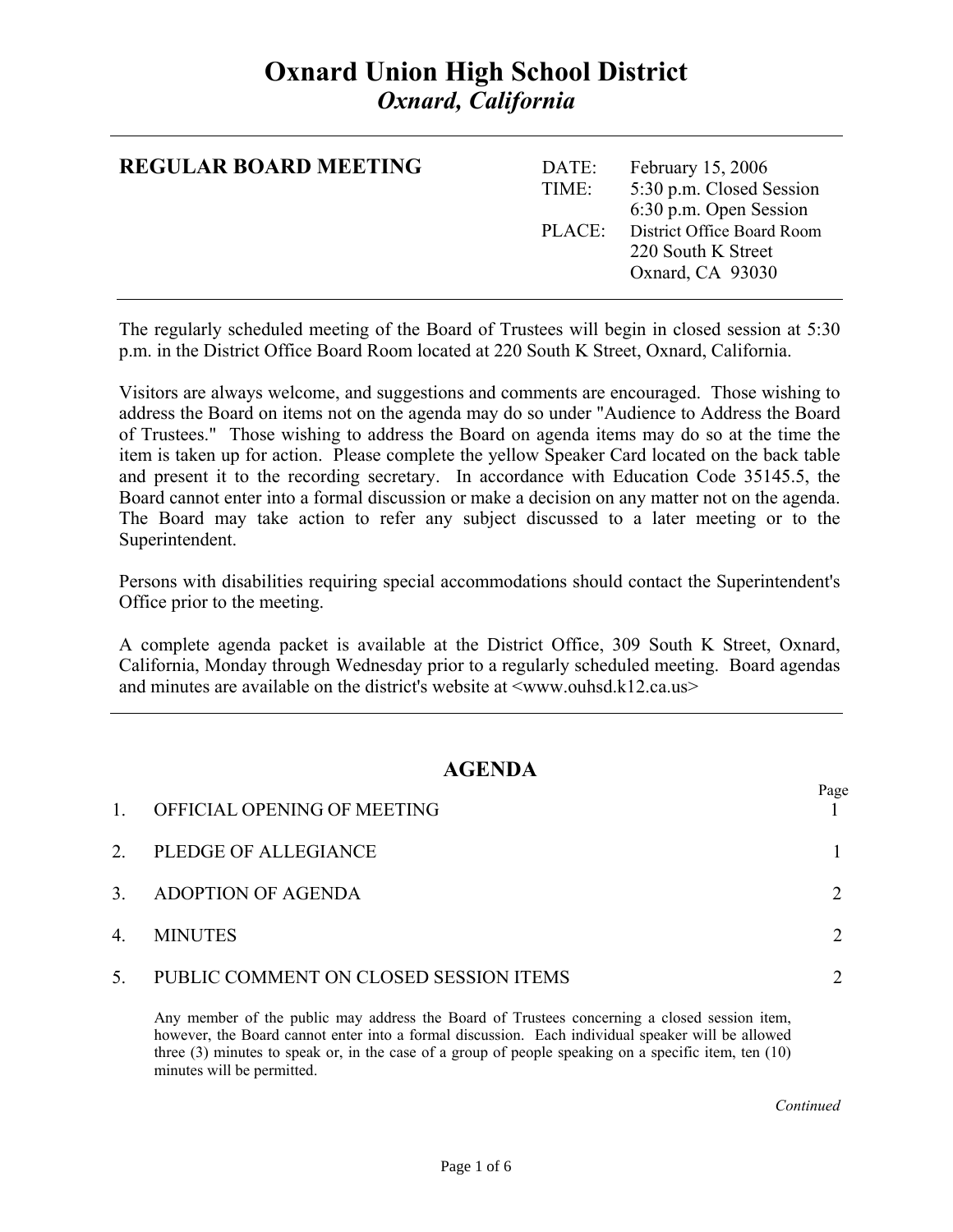#### 6. CLOSED SESSION 3

During this time, the Board may adjourn to Closed Session to discuss confidential material relating to the items listed below.

- A. Anticipated Litigation: The Board will consider initiating litigation against the County Committee on School District Organization [Government Code Section 54956.9(c)]
- B. Public Employee Employment [Government Code Section 54957] Two (2) Certificated Cases

#### 7. RECONVENE IN PUBLIC: REPORT OF CLOSED SESSION ACTION 3

#### 8. AUDIENCE TO ADDRESS BOARD OF TRUSTEES 3

Those persons wishing to address the Board may do so at this time by completing a yellow Speaker Card, located on the back table, and presenting it to the recording secretary. Please address your comments to the Board President and state your name and address. Individual presentations are limited to three (3) minutes each, or in the case of a group of people speaking on a specific items, ten (10) minutes will be permitted. Please refer to the complete text of Oxnard Union High School District Board Policy 910: *Procedures for Communicating with the Board of Trustees,* located in the front of the Board book.

#### 9. SUPERINTENDENT'S REPORTS

|     | А.<br><b>B.</b><br>C.<br>D. | Board Recognition: 2005-06 Academic Decathlon Winners - Oxnard High<br>Introduction of Director of Special Education: Ms. Kimberly Tresvant<br>General District Acknowledgements/Updates: Superintendent Jody Dunlap<br>Regular Report: Student Representative to the Board: Courtney Freeman |               |
|-----|-----------------------------|-----------------------------------------------------------------------------------------------------------------------------------------------------------------------------------------------------------------------------------------------------------------------------------------------|---------------|
| 10. |                             | <b>CONSENT CALENDAR</b>                                                                                                                                                                                                                                                                       |               |
|     | А.                          | Consideration of Approval of Certificated and Classified Personnel                                                                                                                                                                                                                            | 5             |
|     | <b>B.</b>                   | Consideration of Approval of Purchase Orders                                                                                                                                                                                                                                                  | 5             |
|     | C.                          | Consideration of Approval of Non-Public School Placement for Student                                                                                                                                                                                                                          |               |
|     |                             | Case Number Thirty-four, 05/06, According to the Recommendation                                                                                                                                                                                                                               |               |
|     |                             | of the Student's IEP Team and the Director of Special Education                                                                                                                                                                                                                               | $\mathcal{F}$ |
|     | D.                          | Consideration of Approval of Student Expulsion by Voluntary Agreement                                                                                                                                                                                                                         |               |
|     |                             | of the School Principal, the Student, and the Students' Parent/                                                                                                                                                                                                                               |               |
|     |                             | Guardian, as per Board Policy 5144, Section 22                                                                                                                                                                                                                                                | 6             |
|     | Е.                          | Consideration of Acceptance of Mid-Term Graduates, 2006                                                                                                                                                                                                                                       | 6             |
|     | F.                          | Consideration of Approval of ACHS Trip Request for 12 Students and 5                                                                                                                                                                                                                          |               |
|     |                             | Chaperones to Attend National Model United Nations Competition                                                                                                                                                                                                                                |               |

New York, New York, May 17-20, 2006, with Two Days Loss of

Instructional Time 6

 *Continued*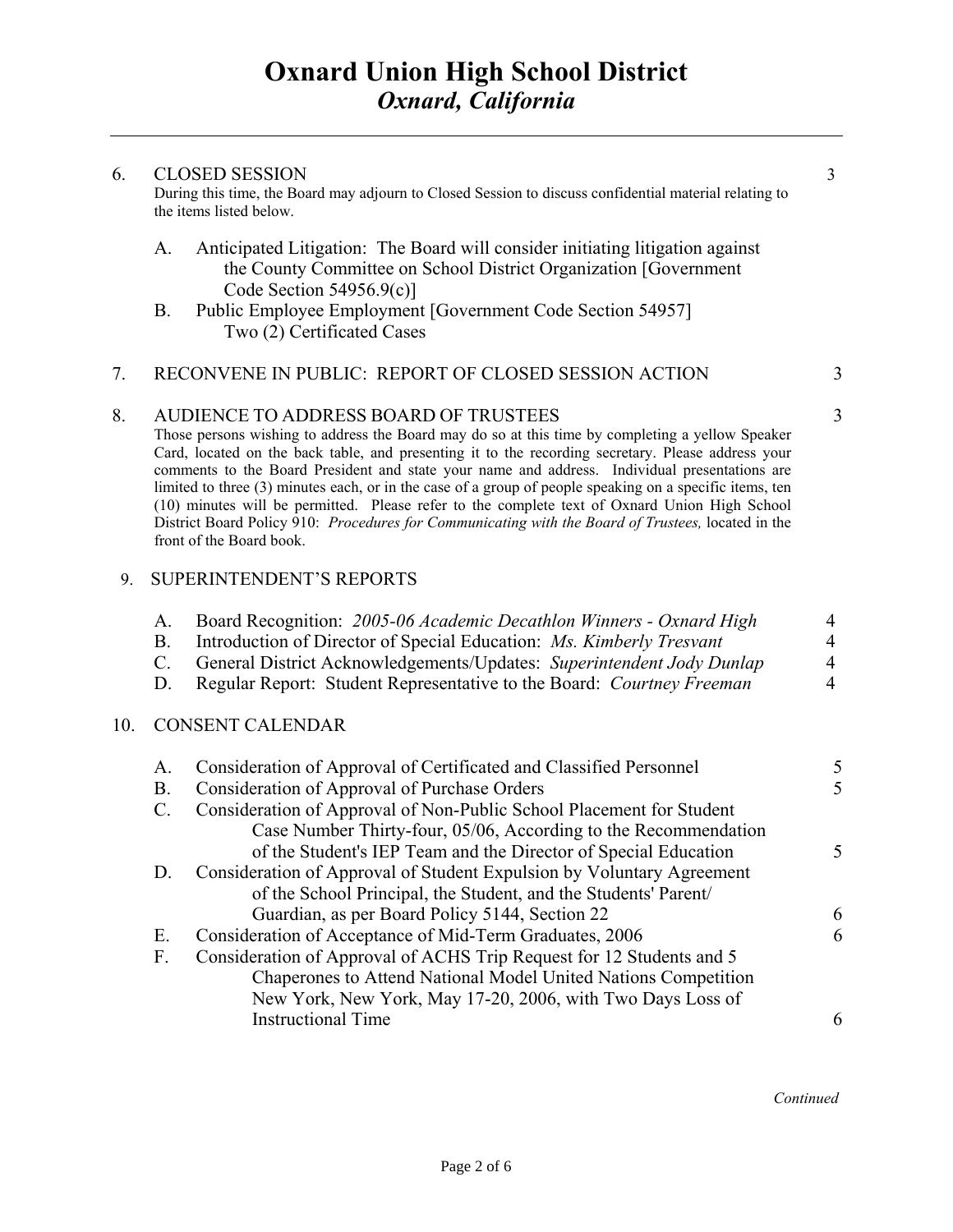## 10. CONSENT CALENDAR Continued

|     | G. | Consideration of Approval of OHS Trip Request for 18 Students and 4                      |                |
|-----|----|------------------------------------------------------------------------------------------|----------------|
|     |    | Chaperones to Attend Future Business Leaders Tour, New York,                             |                |
|     |    | New York, April 11-15, 2006, with No Loss of Instructional Time                          | $\tau$         |
|     | Н. | Consideration of Approval of RMHS Trip Request for 45 Students and 10                    |                |
|     |    | Chaperones to Attend Musical Performance Festival, Las Vegas,                            |                |
|     |    | Nevada and Flagstaff, Arizona, April 10-15, 2006, with No Loss of                        |                |
|     |    | <b>Instructional Time</b>                                                                | $\tau$         |
|     | I. | Consideration of Approval of Teacher Recruitment and Student Support<br>Program Plan     | $\overline{7}$ |
|     | J. | Consideration of Adoption of the 2006-07 Budget Calendar and Allocation                  |                |
|     |    | Formulas                                                                                 | 8              |
|     | K. | Consideration of Approval of Agreement with Altura Communications                        |                |
|     |    | Solutions LLC for Low Voltage Cabling, Voice and Data                                    |                |
|     |    | Communications and Multimedia Management                                                 | 8              |
|     | L. | Consideration of Approval of Kerr & Associates, Inc.'s Consulting Proposal               |                |
|     |    | for E-Rate Year 9 Technology Infrastructure                                              | $8\,$          |
|     | M. | Consideration of Approval of Notice of Completions:                                      | 9              |
|     |    | > ABCO Painting for Wood Bleachers Refinish at Channel Islands High                      |                |
|     |    | > Thomas Schwab Corp. for Co-Generator Repair at Oxnard High School                      |                |
|     |    | $\triangleright$ Canoga Park Heating & Air Conditioning for Heating and Air Conditioning |                |
|     |    | Work, Modernization Phase B, at Rio Mesa High School                                     |                |
|     |    | > Thomas Schwab Corp. for One New ROTC Building at Oxnard High School                    |                |
|     |    | > Kiwitt's General Building for One New Snack Bar at Oxnard High School                  |                |
|     |    | > Kiwitt's General Building for Installation of Seven Portable Classrooms at             |                |
|     |    | Pacifica High School                                                                     |                |
|     |    | $\triangleright$ T.R. Mulligan, Inc. for Doors, Frames and Hardware, Modernization       |                |
|     |    | Phase B, at Rio Mesa High School                                                         |                |
|     |    | > Reyes & Sons Electric, Inc. for Electrical Work, Modernization Phase B at              |                |
|     |    | Rio Mesa High School                                                                     |                |
|     |    | > Center Glass Co. for Installation of Aluminum Glazing and Windows,                     |                |
|     |    | Modernization Phase B, at Channel Islands High School                                    |                |
|     |    | > Burns & Thomas Landscape for Landscaping, Modernization Phase B, at                    |                |
|     |    | Channel Islands High School                                                              |                |
|     |    | > Ventura Asbestos Control, Inc. for Hazardous Waste Removal, Modernization              |                |
|     |    | Phase B, at Channel Islands High School                                                  |                |
|     |    | ≻ Ventura Asbestos Control, Inc. for Hazardous Waste Removal, Modernization              |                |
|     |    | Phase B, at Hueneme High School                                                          |                |
|     |    | > ISEC, Inc. for Custom Casework at Channel Islands High School                          |                |
|     |    | > Marelich Mechanical Co., Inc. for Heating and Air Conditioning Work,                   |                |
|     |    | Modernization Phase B, at Channel Islands High School                                    |                |
|     |    | $\triangleright$ Venco Electric for Electrical Work, Modernization Phase B, at Channel   |                |
|     |    | Islands High School                                                                      |                |
| 10. |    | <b>CONSENT CALENDAR Continued</b>                                                        |                |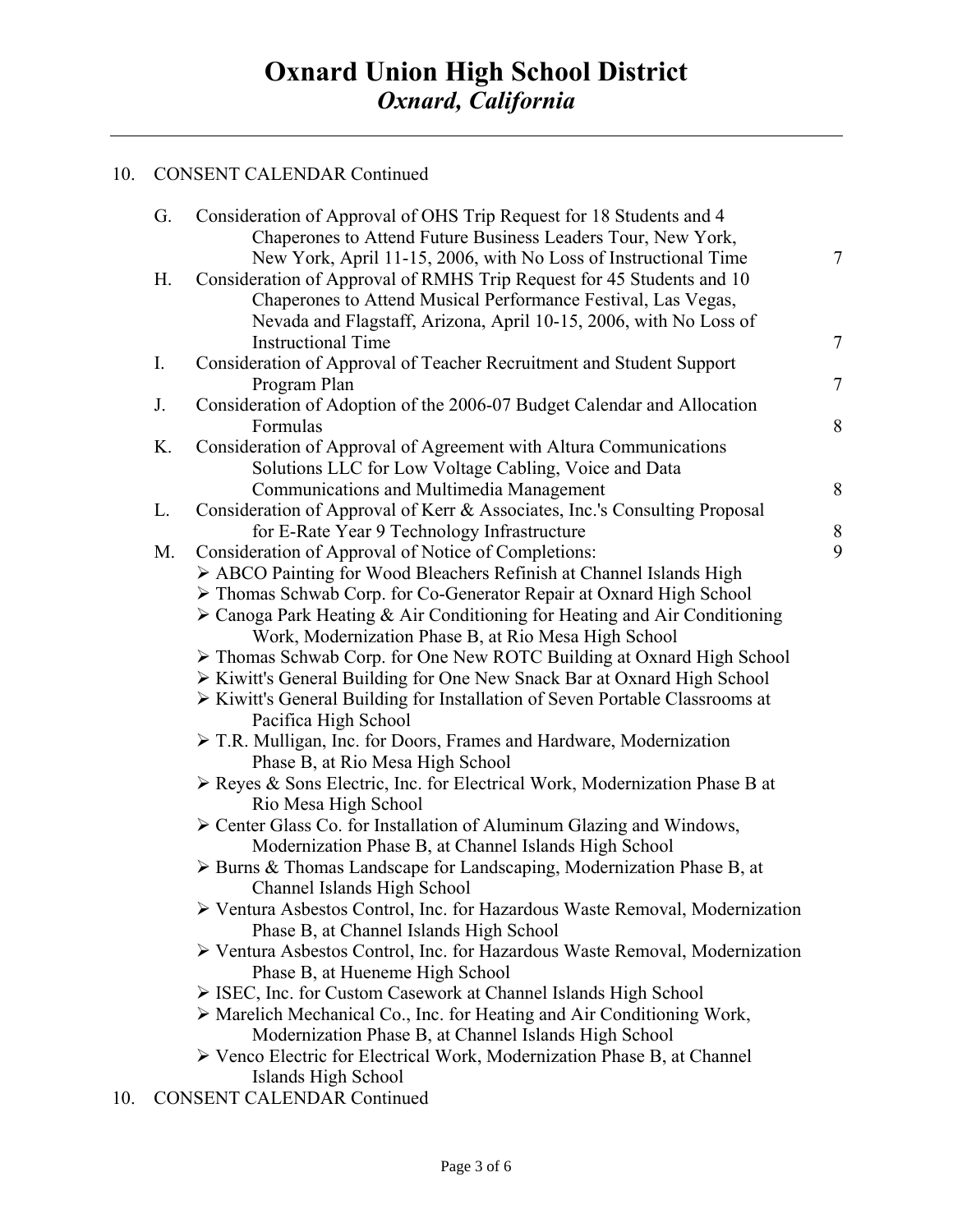|     | М.        | Consideration of Approval of Notice of Completions Continued<br>> J. Colavin & Sons, Inc. for Ceramic Tile Work, Modernization<br>Phase B, at Hueneme High School                | 9         |
|-----|-----------|----------------------------------------------------------------------------------------------------------------------------------------------------------------------------------|-----------|
|     |           | $\triangleright$ Richard McIntyre & Associates, a division of Advanced Lab Concepts<br>for Installation of Laboratory Casework, Modernization Phase B,<br>at Hueneme High School |           |
|     |           | > California Floor Design for Flooring, Modernization Phase B, at<br>Hueneme High School                                                                                         |           |
|     | N.        | Disposal of Surplus Property                                                                                                                                                     | 10        |
|     | O.        | Donations                                                                                                                                                                        |           |
|     | P.        | Consideration of Approval of Internet Service Provider Contract with ACC<br>Business, a Subsidiary of AT&T                                                                       | 10        |
|     | Q.        | Consideration of Approval of Agreement with Herff-Jones for the Production                                                                                                       |           |
|     |           | of Channel Islands High School's Yearbook                                                                                                                                        | 11        |
|     | R.        | Consideration of Approval of Contract with SchoolCenter to Establish and                                                                                                         |           |
|     |           | <b>Host Student Email Accounts</b>                                                                                                                                               | 11        |
|     | S.        | Consideration of Approval of Contract with SchoolCenter for Web Hosting                                                                                                          |           |
|     |           | Services                                                                                                                                                                         | 11        |
|     | T.        | Consideration of Renewal of Contract with Verizon for Centranet Services                                                                                                         | 12        |
|     | U.        | Consideration of Approval of Service, License and Maintenance Agreement<br>for a Pupil Transportation Program with Education Logistics, Inc.                                     | 12        |
| 11. |           | <b>ACTION ITEMS</b>                                                                                                                                                              |           |
|     | A.        | Consideration of California School Boards Association (CSBA) Delegate<br><b>Assembly Election</b>                                                                                | 13        |
|     | <b>B.</b> | Consideration of Approval of Waiver of Potential Conflict of Interest,                                                                                                           |           |
|     |           | Atkinson, Andelson, Loya, Rudd & Romo                                                                                                                                            | 13        |
|     | C.        | <b>Consideration of Approval of Course Proposals</b>                                                                                                                             | 14        |
|     |           | $\triangleright$ Web Design I                                                                                                                                                    |           |
|     |           | $\triangleright$ Web Design II                                                                                                                                                   |           |
|     |           | ▶ Comparative Government & Politics--Advanced Placement                                                                                                                          |           |
|     |           | $\triangleright$ Macroeconomics--Advanced Placement                                                                                                                              |           |
|     |           | $\triangleright$ Psychology--Advanced Placement                                                                                                                                  |           |
|     |           | $\triangleright$ Symphonic Band A & B                                                                                                                                            |           |
|     |           | $\triangleright$ Art History--Advanced Placement                                                                                                                                 |           |
|     |           | $\triangleright$ Art History--College Prep                                                                                                                                       |           |
|     | D.        | Consideration of Revision of Board Policy 6146.1: General Graduation                                                                                                             |           |
|     |           | Requirements, First Reading                                                                                                                                                      | 15        |
|     | E.        | Consideration of Revision/Redesignation of Board Policy 912 to Board Policy                                                                                                      |           |
|     |           | 4219.11: Sexual Harassment, First Reading                                                                                                                                        | 16        |
|     |           |                                                                                                                                                                                  | Continued |

11. ACTION ITEMS Continued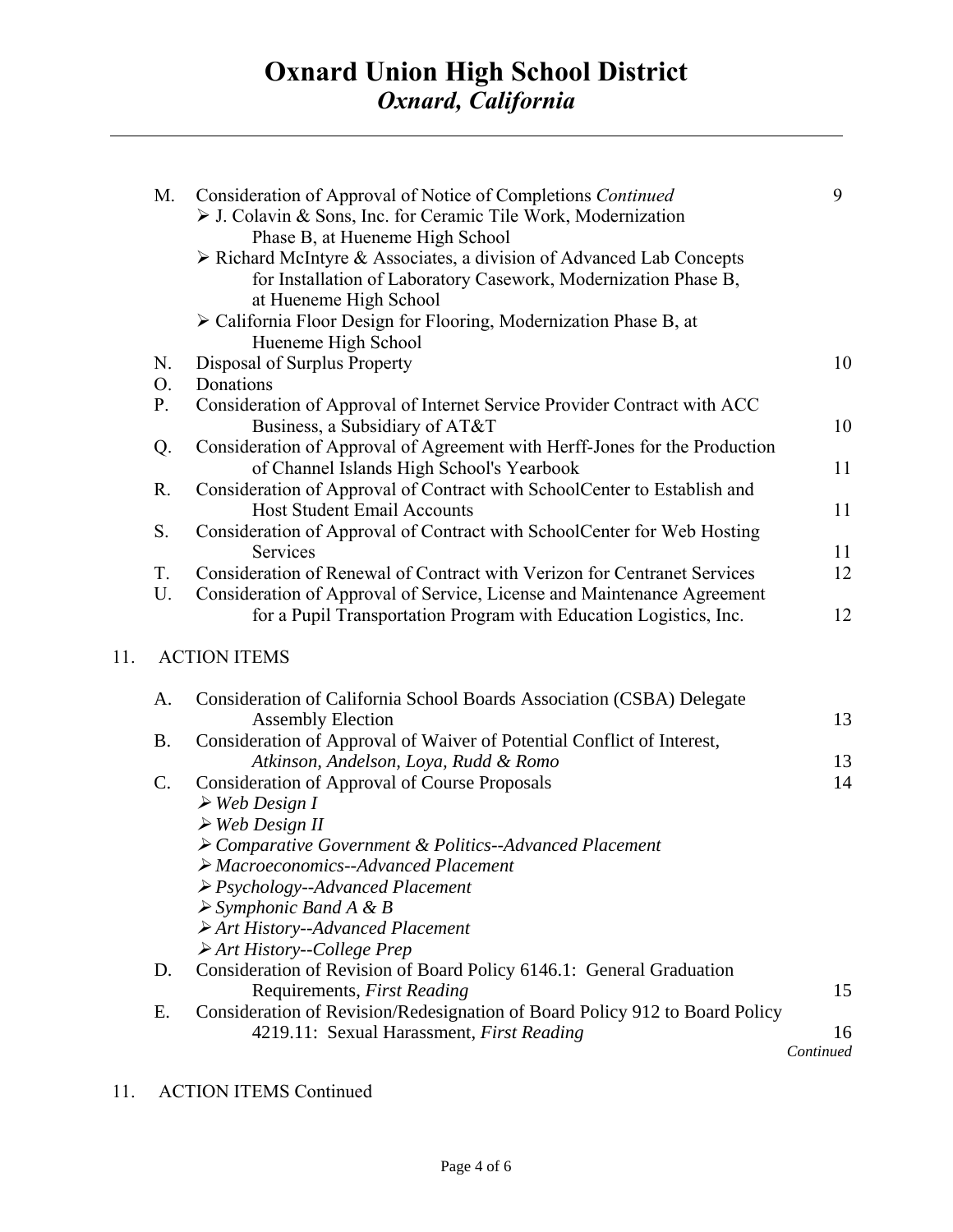|     | $F_{\cdot}$ | Consideration of Adoption of Resolution No. 06-04: Week of the School<br>Administrator                                                                                                                                                                                                                                                                                                                                                 | 16 |
|-----|-------------|----------------------------------------------------------------------------------------------------------------------------------------------------------------------------------------------------------------------------------------------------------------------------------------------------------------------------------------------------------------------------------------------------------------------------------------|----|
|     | G.<br>H.    | Consideration of Adoption of Resolution No. 06-05: Adult Education Week<br>Consideration of Adoption of Resolution No. 06-06, Authorizing the Borrowing<br>of Funds for Fiscal Year 2006-2007 and the Issuance and Sale of One<br>or More Series of 2006-2007 Tax and Revenue Anticipation Notes<br>(TRANs) Therefor and Participation in the California School Cash<br>Reserve Program and Requesting the Board of Supervisors of the | 17 |
|     |             | County to Issue and Sell Said Series of Notes                                                                                                                                                                                                                                                                                                                                                                                          | 17 |
|     | I.          | Consideration of Approval of a 50-50 Match Funding for a New Double-Sided<br>Marquee, A Concrete Sign/Monument, and the Relocation of the                                                                                                                                                                                                                                                                                              |    |
|     |             | Existing Marquee at Adolfo Camarillo High School                                                                                                                                                                                                                                                                                                                                                                                       | 18 |
|     | J.          | Consideration of Ratification of Change Order(s)                                                                                                                                                                                                                                                                                                                                                                                       | 18 |
|     |             | $\triangleright$ No. 1 to ABCO Painting Inc. for Additional Painting at Channel Islands<br>$\triangleright$ No. 1 to Thomas Schwab Corp. for a Construction Credit at Oxnard High<br>School, ROTC Building                                                                                                                                                                                                                             |    |
|     |             | > No. 2 to Thomas Schwab Corp. for Additional Construction at Oxnard High<br>School, ROTC Building                                                                                                                                                                                                                                                                                                                                     |    |
|     |             | $\triangleright$ No. 2 to Colavin & Son for a Construction Credit at Hueneme High School                                                                                                                                                                                                                                                                                                                                               |    |
|     |             | $\triangleright$ No. 3 to T.R. Mulligan for a Construction Credit at Channel Islands High                                                                                                                                                                                                                                                                                                                                              |    |
|     |             | $\triangleright$ No. 3 to Zenco Engineering, Inc. for Additional Construction at Rio Mesa                                                                                                                                                                                                                                                                                                                                              |    |
|     |             | $\triangleright$ No. 3 to Marelich Mechanical-Plumbing for Additional Construction at<br><b>Channel Islands High School</b>                                                                                                                                                                                                                                                                                                            |    |
|     |             | $\triangleright$ No. 4 to California Floor Design for Additional Construction at Channel Islands                                                                                                                                                                                                                                                                                                                                       |    |
|     |             | > No. 4 to Canoga Park Heating & Air for Additional Construction at Rio Mesa                                                                                                                                                                                                                                                                                                                                                           |    |
|     |             | $\triangleright$ No. 4 to Marelich Mechanical-Plumbing for Additional Construction at<br><b>Channel Islands High School</b>                                                                                                                                                                                                                                                                                                            |    |
|     |             | > No. 5 to Premier Tile & Marble for Additional Construction at Rio Mesa                                                                                                                                                                                                                                                                                                                                                               |    |
|     |             | $\triangleright$ No. 5 to California Floor Design for Additional Construction at Rio Mesa                                                                                                                                                                                                                                                                                                                                              |    |
|     |             | $\triangleright$ No. 5 to Venco Electric, Inc. for Additional Construction at Channel Islands                                                                                                                                                                                                                                                                                                                                          |    |
|     |             | $\triangleright$ No. 6 to California Floor Design for Additional Construction at Hueneme                                                                                                                                                                                                                                                                                                                                               |    |
|     |             | > No. 7 to Harbor Construction for Additional Construction at Channel Islands                                                                                                                                                                                                                                                                                                                                                          |    |
|     |             | $\triangleright$ No. 8 to Reyes & Sons for a Construction Credit at Rio Mesa High School<br>> No. 9 to Reyes & Sons for Additional Construction at Rio Mesa High School                                                                                                                                                                                                                                                                |    |
| 12. |             | BOARD MEMBERS' REPORTS AND COMMUNICATIONS                                                                                                                                                                                                                                                                                                                                                                                              |    |
|     | A.          | Correspondence                                                                                                                                                                                                                                                                                                                                                                                                                         | 19 |
|     | <b>B.</b>   | Board Members' Reports and Communications                                                                                                                                                                                                                                                                                                                                                                                              | 19 |
|     | C.          | Board Members' Interests and Concern                                                                                                                                                                                                                                                                                                                                                                                                   | 19 |
|     |             |                                                                                                                                                                                                                                                                                                                                                                                                                                        |    |

## 13. ITEMS FOR FUTURE CONSIDERATION 20